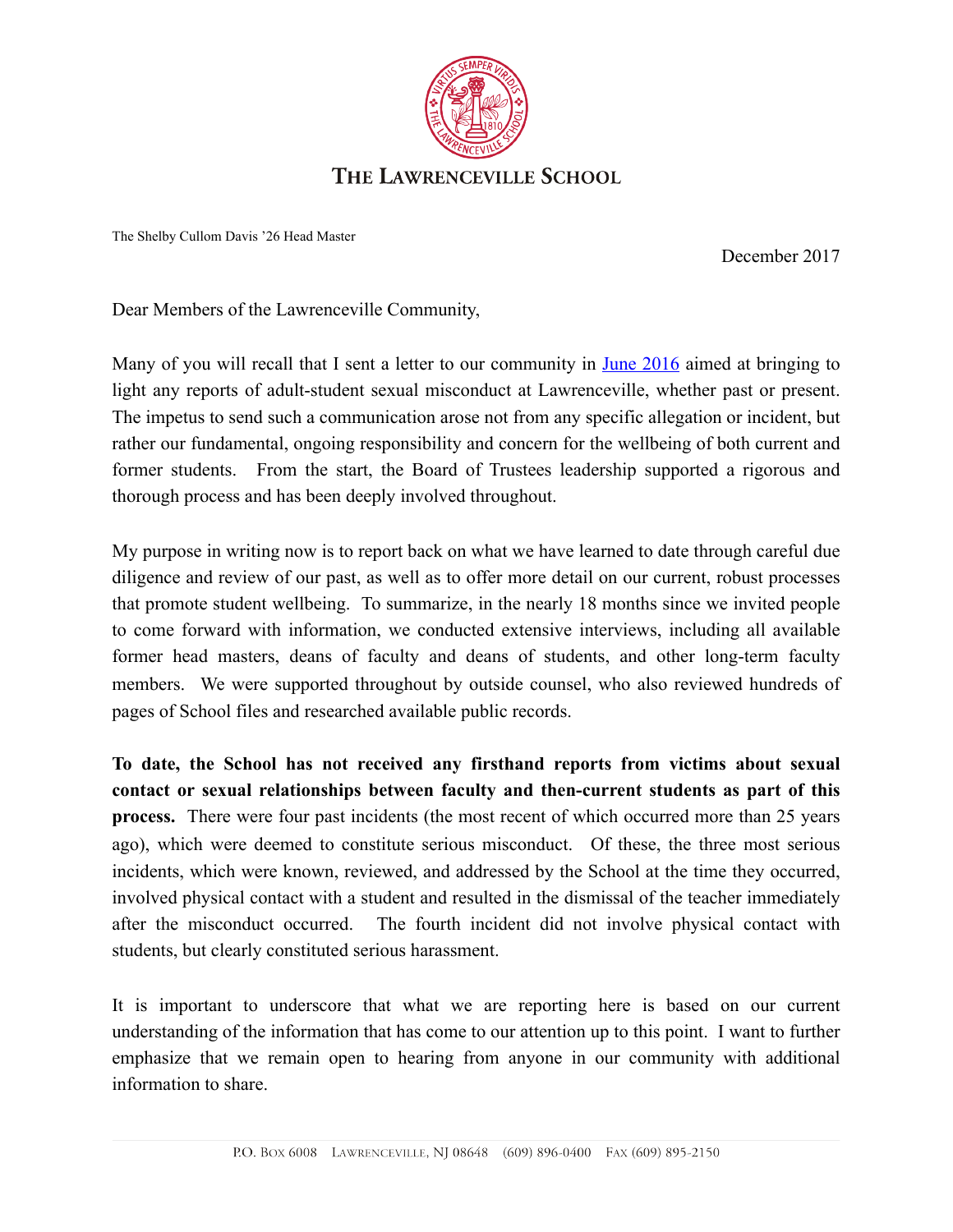As a case in point – as this letter was being prepared, we became aware of separate allegations (detailed below) against a married couple who lived on campus from 2013-2017. We communicated these allegations to faculty and staff, parents, and recent alumni/ae in a letter earlier this month. The allegations of inappropriate behavior relate to other academic institutions, and our review of the matter has not given us any reason to suspect that such behavior took place on Lawrenceville's campus or with our students. Nonetheless, we take the matter very seriously and encourage anyone with information to come forward.

## **Our Approach**

The information outlined in this communication is based on a rigorous review process. Our objectives were (1) to examine known past incidents of misconduct and how they were addressed, and (2) to learn about incidents of misconduct that were not known to School administration but which may have been known or suspected among our alumni/ae community, members of the School's faculty and staff, trustees, and others with a significant connection to Lawrenceville.

Even prior to sending the [June 2016](https://lawrenceville.myschoolapp.com/ftpimages/928/download/download_2635928.pdf) community letter, a working group formed to begin assembling information about past incidents and to prepare for the outreach to and response from the School community. The working group was headed by me, and also included senior members of the administration, supported by a member of the Board of Trustees and the School's regular outside legal counsel, Windels Marx Lane & Mittendorf, LLP, which included a former prosecutor for the U.S. Attorney's Office for New Jersey. Although we were open to doing so if any report or information made it advisable, we determined not to retain "independent counsel," believing that using the Windels firm, given their past work with the School and knowledge of our staff, would facilitate a thorough review of the matters of which we were aware. This conclusion benefits from the fact that I am relatively new to the School, and that none of the individuals in our working group (other than the former Medical Director) were employed at the School when any of the most serious incidents occurred.

In anticipation of interviews with individuals coming forward in response to the community letter, we designed specific procedures to maintain confidentiality of interviews and any followup investigation, and we developed a post-intake interview protocol to assess the nature and gravity of the reports to determine the necessary ensuing due diligence. Our protocol included evaluating whether there was a threat to the safety and wellbeing of an individual in the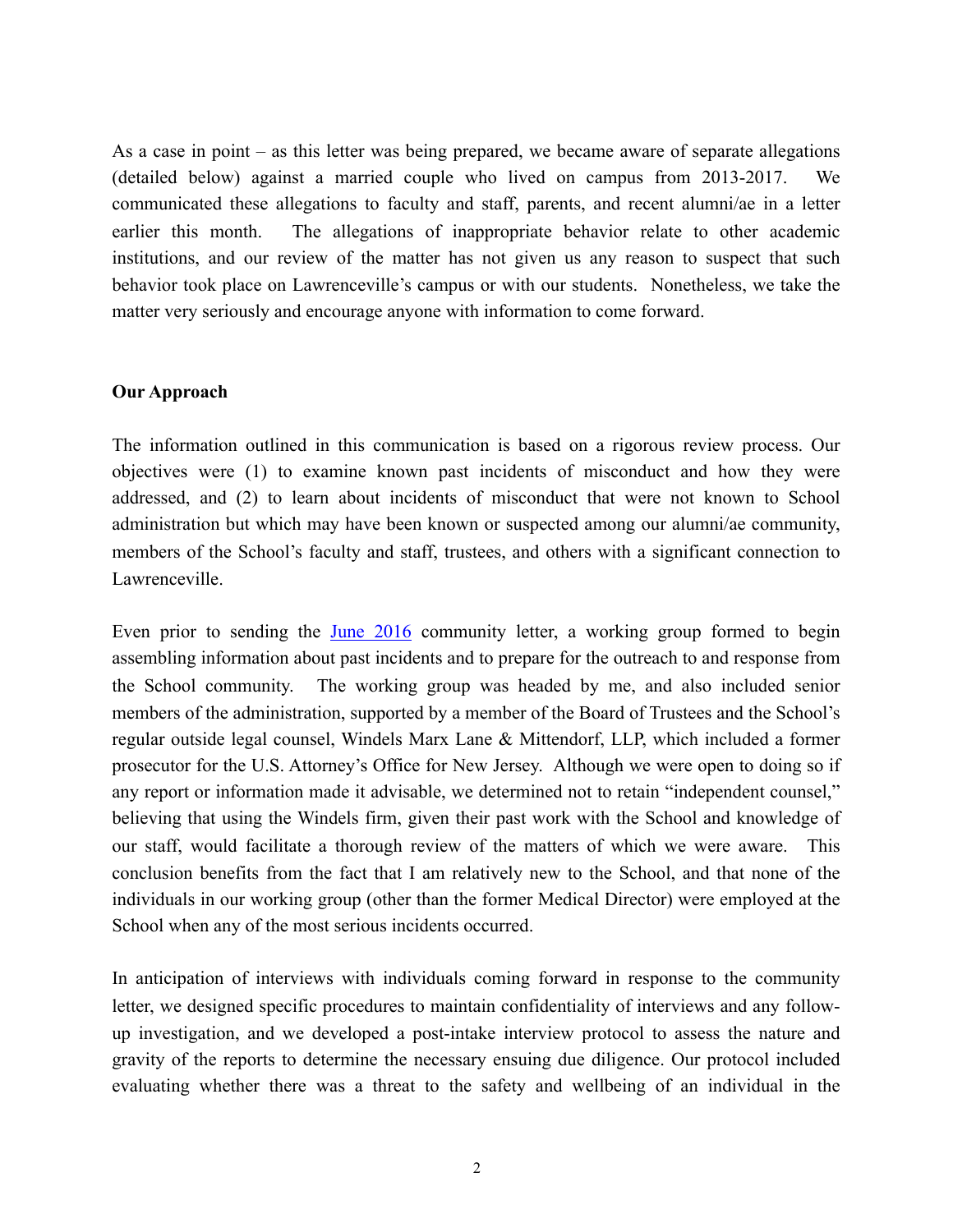community, determining the level of abuse or impropriety, and assessing the degree to which the specificity of the information provided a reasonable basis for further review.

Unless proven otherwise, we assumed that all information shared was done in good faith, and as such, we treated all reports as sincere and worthy of diligent review. Given the uneven nature of some of the second and thirdhand information, often without dates or names, we conducted a more extensive set of interviews with former head masters, former deans of faculty, former deans of students, and long-serving faculty members, many of whom spent long stints as housemasters. The interviews by and large were consistent with the content of the second and thirdhand information provided by those who came forward following the June letter.

## **Summary of Inappropriate Contact and Misconduct**

We reviewed each reported incident, as well as any incidents previously known to the School but not reported by a member of the community as part of this due diligence process, to determine if there was credible information or evidence of serious sexual misconduct. We defined serious sexual misconduct as an act of a sexual or intimate nature between a faculty member and thencurrent student – whether a single egregious physical act or a series of less egregious acts that together could have the effect of harming the student physically or emotionally.

We regard four previously known incidents as fitting into this category. While none involved sexual intercourse or a sexual relationship, and none were reported by victims in response to our due diligence, we consider these incidents serious misconduct. Three of the incidents involved inappropriate physical touching, and in each instance the faculty member was terminated or required to retire with no further contact with students. The fourth instance of serious adult misconduct involved a wholly inappropriate form of discipline, which was clearly harassment; we have no information that it involved any physical contact with students. To date, no known cases or allegations have surfaced involving more intrusive or traumatic sexual contact by a faculty member with a student.

The first incident involved a new teacher who was fired after less than two years with the School in the 1960s due to inappropriate contact or attempted inappropriate contact with a student. The School file offers few details, but there is record of a subsequent letter of support for the former teacher to a graduate program for further study. We found no evidence that the individual returned to work in a secondary school environment, and he apparently passed away in the 1980s.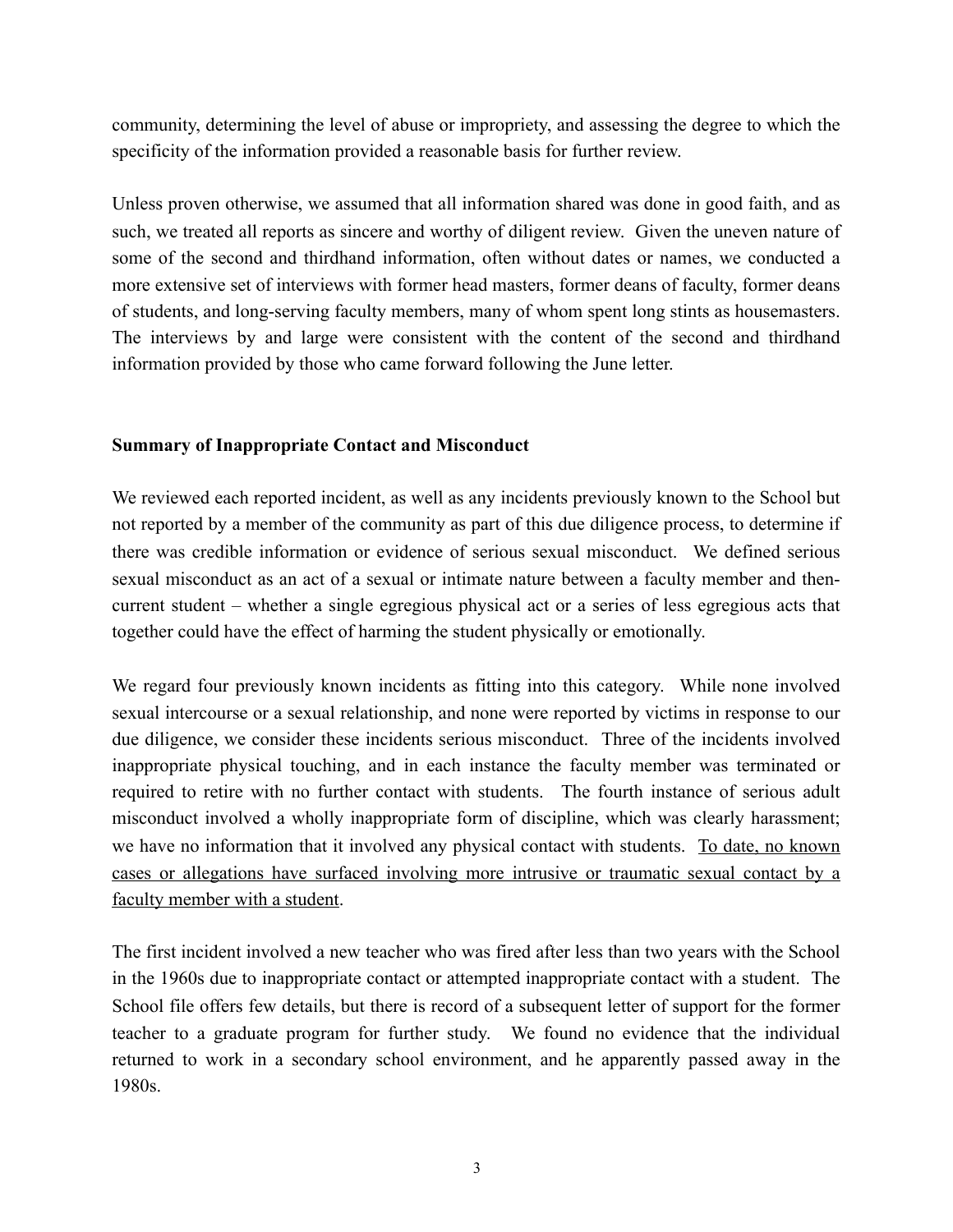The second incident occurred in the 1980s. The School learned that a student experienced a sexual assault or attempted sexual assault in the form of groping. The teacher, who had been at the School for a little more than one year, was required to resign the next day. The terse letter from the Head Master, which was provided to the teacher at his departure, stated that the teacher resigned mid-year for reasons "which he can explain himself," recited factually his duties at Lawrenceville, and recited that he had come to Lawrenceville with references from other schools. The letter did not specify that he was fired or why he left the School, and while it is at best a very cold sort of recommendation with scant endorsement, it is still not a letter that would be provided under similar circumstances today. We were unable to confirm that the School reported this case to any local authorities, which would have been a requirement at the time and which we would do today in response to such an incident. The same teacher had been reprimanded previously for failing to maintain appropriate boundaries with students related to alcohol usage, but that instance did not involve physical contact with a student or activity of a sexual nature. We found no evidence that the individual went on to work at a secondary school. As part of our due diligence process, counsel attempted to contact the former faculty member for comment, but received no reply.

The third incident was a matter reported by the local press at the time it occurred in 1992. In this instance, several students reported that a long-time administrator and coach had inappropriately touched and kissed them. The circumstances were reported to the State child protective services, which conducted a confidential investigation. The School conducted its own investigation and the administrator was forced to resign, at which point, given his age, he retired from professional life. This former administrator has since passed away.

The fourth incident relates to reports of misconduct from the 1970s involving a long-time teacher and housemaster. A number of people interviewed alluded to secondhand information of a housemaster, who, in the words of one alumnus, engaged in an "abuse of power" and "sexual harassment." According to the reports, students who had broken a School rule could avoid detention or other discipline by agreeing to perform pushups fully unclothed, while the teacher in question watched. At the time, the administration conducted some level of review but it is not known whether any follow-up action was taken. The housemaster left Lawrenceville to pursue a second career and does not appear to have returned to teaching. As part of our due diligence process, counsel attempted to contact the former faculty member for comment, but received no reply.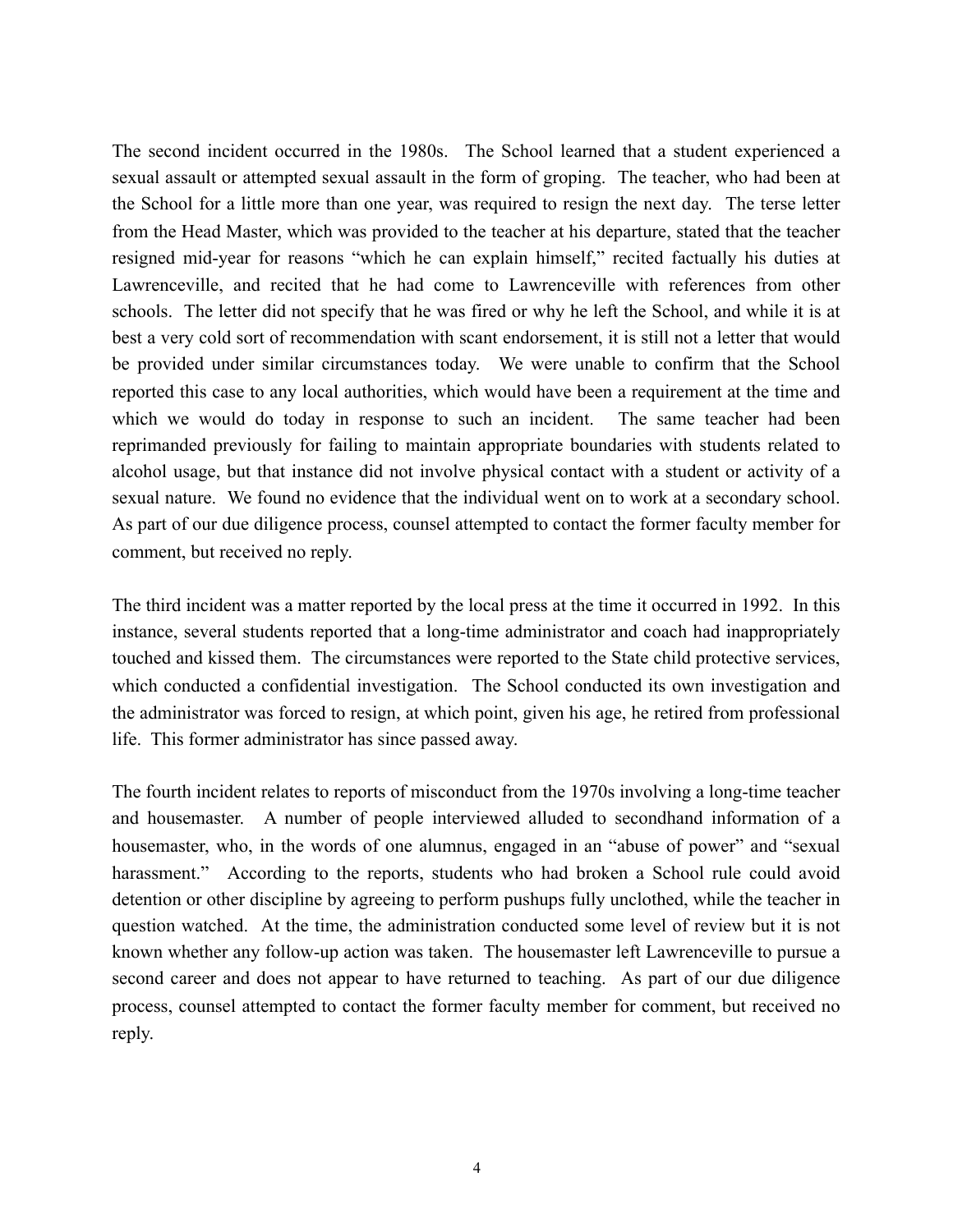We also learned of a small number of other incidents that involved (i) inappropriate comments by teachers to students, including comments regarding personal appearance and sexually explicit comments, and (ii) failure to maintain appropriate adult-student boundaries such as communicating personal information regarding the adult, or disregarding chaperone protocols. While these incidents crossed healthy teacher-student boundaries, none of them constituted serious sexual misconduct, and they were addressed by the School at the time of the conduct in several ways, which included counseling, training, meetings with deans or similar monitoring, and, in one instance, termination of employment.

These behaviors were all serious breaches of fundamental trust and of our duty of care. In each instance of misconduct of which we are aware, students reported the incident to a trusted adult shortly after the behavior occurred. In other words, in these instances our students felt empowered to report the behavior as inappropriate, which enabled the School to address the conduct.

Finally, as noted above, we recently learned that a former faculty member, Michael Reddy, who lived on our campus from 2013 to 2017, allegedly had sexual relations with a minor more than a decade ago before his time at Lawrenceville, and that his spouse, Alyssia Reddy, is alleged to have had an inappropriate and illegal relationship with a student from another school where she taught. Again, based on a review of their time here, we have no reason to believe they engaged in inappropriate behavior at Lawrenceville. I wrote to parents to advise them of the development and addressed our students on the matter at a special School meeting.

In assessing the nature of the various incidents, we gave considerable thought to whether we would disclose the names of the four former faculty members who we concluded had engaged in misconduct. Our primary consideration was whether we had any reason to believe that the individual posed an ongoing risk to students in our community, to students in another school or program, or to the public, where disclosure might mitigate that risk. We also took into account whether we possessed credible and corroborated evidence, a legal finding, or an admission of guilt; whether the disclosure might encourage a survivor to come forward; and whether the allegations had been made public already.

In the context of our review so far, none of the information we received and looked into met this criteria, with the exception of the Reddy matter. Additionally, when considering whether to name former faculty members, we sought to protect the privacy of the alumni/ae who were the victims of misconduct.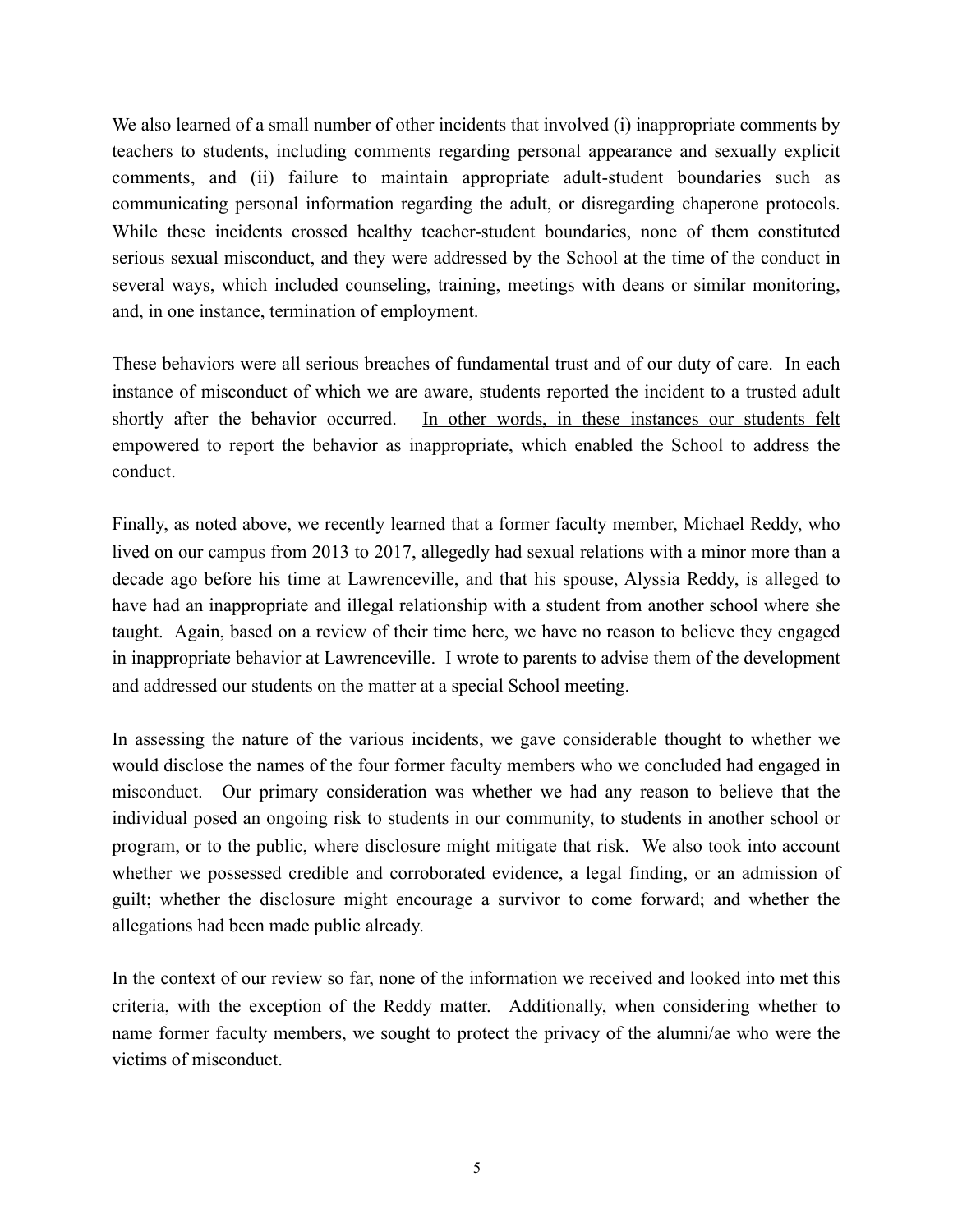As we have expressed, we remain open to hear from members of our community with further information on any of the situations described above, or any other instances of misconduct that were not reported in response to my June letter, should they exist.

## **Current Programming and New Initiatives to Promote Self-Advocacy and Healthy Relationships**

In my [June 2016 letter,](https://lawrenceville.myschoolapp.com/ftpimages/928/download/download_2635928.pdf) I spoke about Lawrenceville's long-established culture of close, mentoring relationships between students and teachers in a residential context. In order to preserve and protect the many benefits our students derive from this culture, we strive to promote clear and healthy boundaries throughout the School. We also fundamentally believe that the School and our students are best served by seeking the truth if or when allegations come to our attention.

Throughout the course of our due diligence process, we spent considerable time assessing our current practices and policies; our training protocols; and our educational programs aimed at maintaining clear boundaries, encouraging self-advocacy, and ensuring the health and wellbeing of all members of our community. We reviewed all current policies and procedures related to the oversight of a residential environment, including background checks on all employees; range and frequency of training for the entire community on healthy adult-student relationships; and the efficacy of our approach to the anonymous reporting of incidents or problem behavior. We also reviewed the policies and procedures of some of our peer schools as an additional source of best practices among boarding schools.

Our review reaffirmed a number of strong policies and practices already in place, many of them rooted in our long-established House system, where teams of adults are trained as part of our residential program to be vigilant and to maintain a high degree of awareness of the general welfare of the students under their care.

In the context of this review, a number of the policies and programs stood out as especially impactful. In particular, our Personal Development Seminar (PDS), which is a required healthy living curriculum for both 2nd and 3rd Form students (freshmen and sophomores), covers a range of relevant topics. The topics include sexual consent and healthy relationships; hazing, harassment, and bullying; and self-advocacy and boundary training.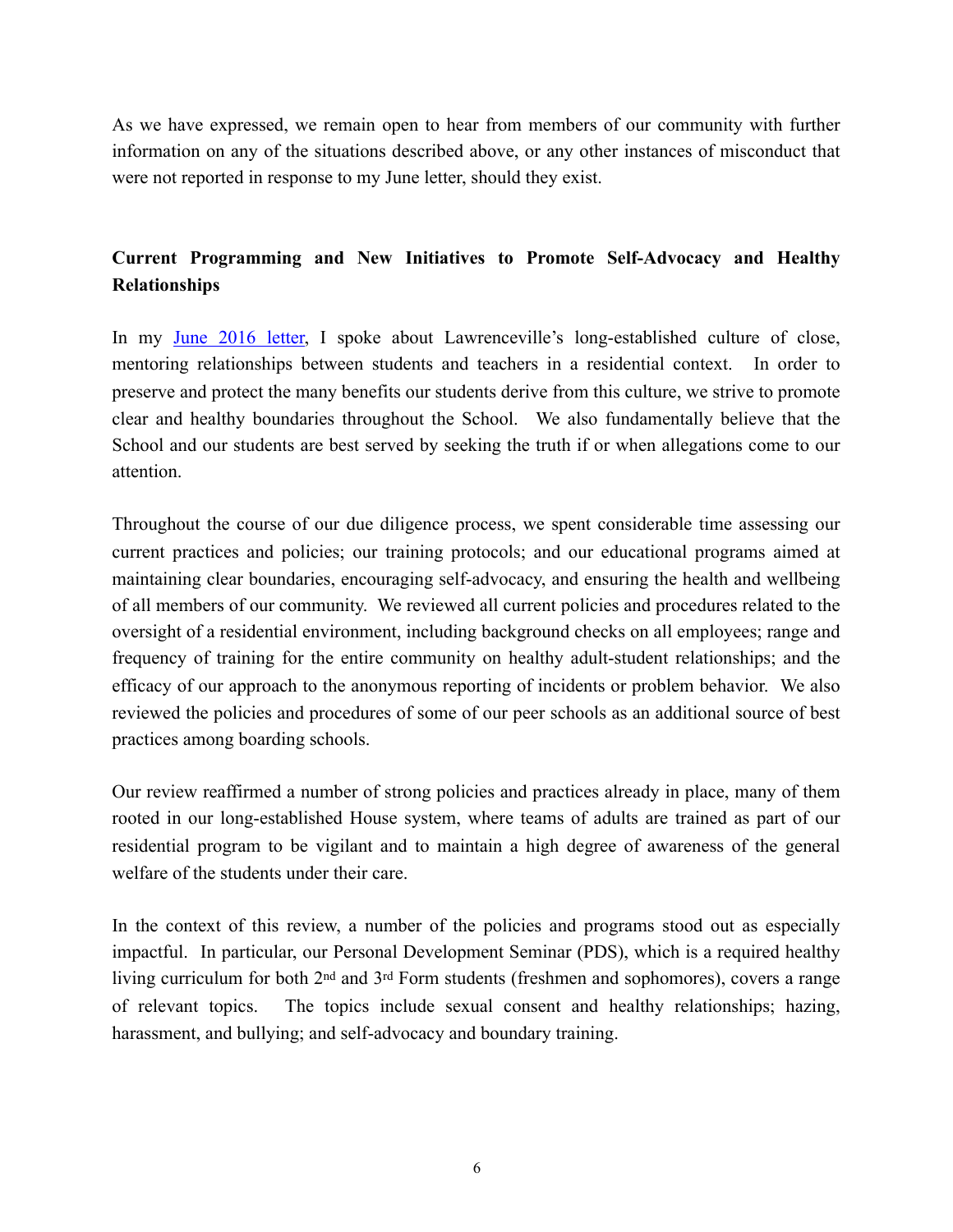More recent initiatives include a School-wide and Board-level series of discussions that produced a new consent policy that is now fully incorporated into our PDS curriculum. The preamble of our policy in the School handbook captures the purpose behind articulating the guidelines, which is to *"to instill in our students the confidence to advocate for themselves (and) the language to set clear boundaries"* in all relationships.

We continue to regard the quality of residential programming as key to the safety and wellbeing of our students, and with this in mind, we are developing enhanced prefect training for next fall, especially in areas of mental health awareness, consent, and self-advocacy.

In addition to reinforcing our policy of background checks for all employees and adult family members living on campus, we now have a policy requiring background checks for parent volunteers and all outside contractors working on campus.

In order to further ease an individual's ability to report misconduct of any sort, we have established anonymous reporting systems hosted outside the School by third parties. Our students have access to our SafeSchools platform and adults have access to the Navex EthicsPoint incident management system, both of which are held to the strictest standards of confidentiality. Reports submitted through these platforms are routed to and evaluated by the director of human resources, dean of students, coordinator of risk policies and/or outside counsel, and given careful attention by the appropriate Lawrenceville School administrators.

Finally, we have established a full curriculum of enhanced training and information seminars for the entire School community that occur on a regular basis. We have set up age-appropriate sessions directed at various student groups and a series of required trainings for all faculty and staff that reinforce healthy relationships and the maintenance of clear boundaries. All of this, of course, is aimed at preserving and honoring the supportive mentoring between adults and students that has long characterized a Lawrenceville education.

## **Conclusion**

With a careful view of evolving best practices, we will continue to focus on the wellbeing of current and future students through programming, training, and counseling work. And we remain all the more dedicated to the important work that we do here at Lawrenceville: We instill confidence in adolescents, we encourage them to develop strong, ethical voices, and we send them out in the world to make an impact. Still, we are at a juncture where schools are being held